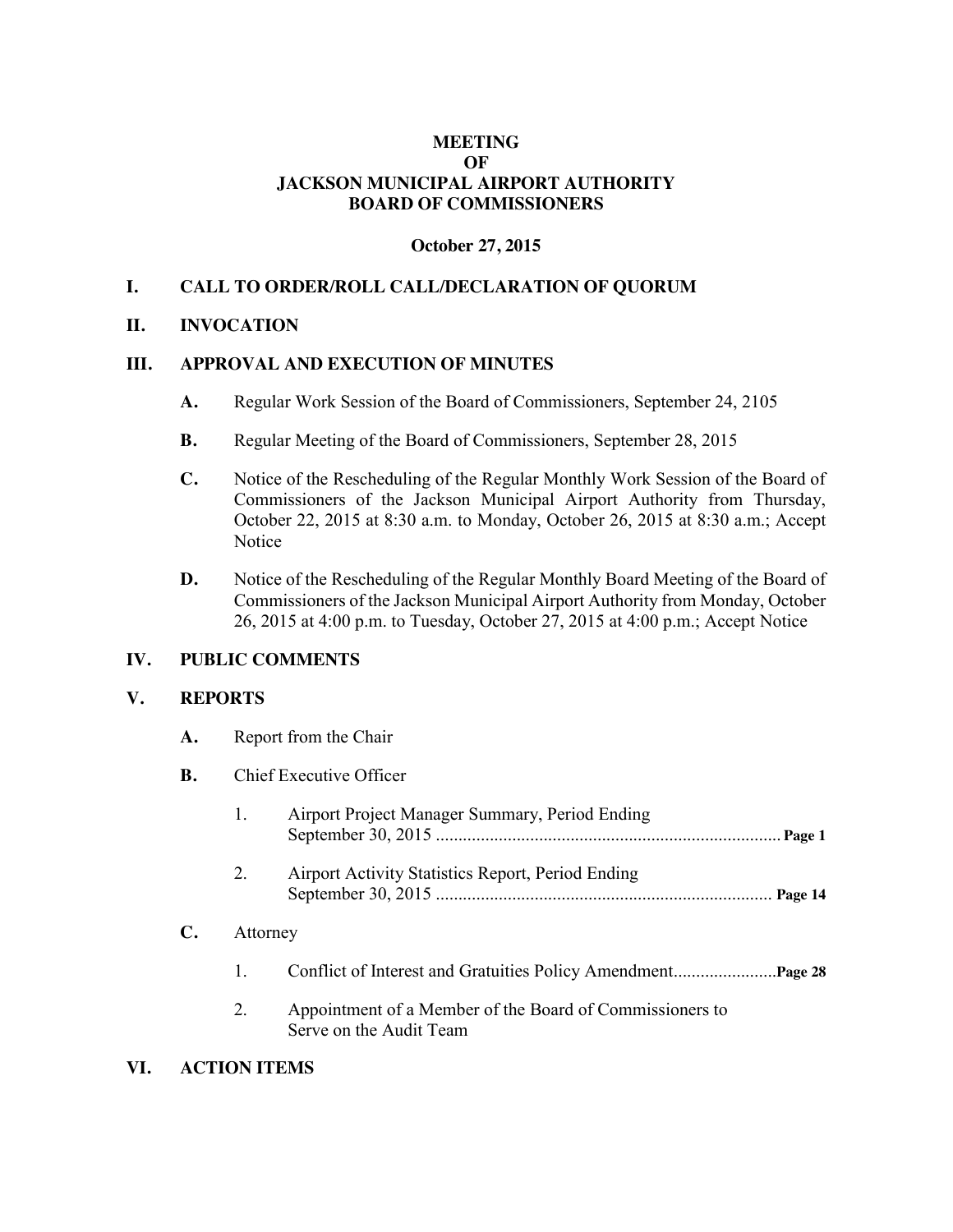# **A. Financial Matters**

|                | 1.                        | Financial Reports for September 2015: |                                                                                                                                       |  |  |
|----------------|---------------------------|---------------------------------------|---------------------------------------------------------------------------------------------------------------------------------------|--|--|
|                |                           | (a)                                   |                                                                                                                                       |  |  |
|                |                           | (b)                                   |                                                                                                                                       |  |  |
|                |                           | (c)                                   |                                                                                                                                       |  |  |
|                |                           | (d)                                   |                                                                                                                                       |  |  |
|                | 2.                        |                                       |                                                                                                                                       |  |  |
| <b>B.</b>      | <b>Service Agreements</b> |                                       |                                                                                                                                       |  |  |
|                | 1.                        |                                       | Financial Consulting and Auditing Services, JMAA: Authorize Agreement                                                                 |  |  |
|                | 2.                        |                                       | East Side Development – Entergy Qualification JMAA: Authorize<br>Amendment to Agreement (Waggoner Engineering, Inc.)  Page 50         |  |  |
|                | 3.                        |                                       | 2016 General Aviation Facility Market Rent Studies, JAN: Authorize<br>Agreement (Aviation Management Consulting Group, Inc.)  Page 54 |  |  |
|                | 4.                        |                                       | Staff Uniform Rental and Cleaning Service, JMAA: Authorize Agreement                                                                  |  |  |
|                | 5.                        |                                       | Temporary Employee Services, JMAA: Authorize Agreements                                                                               |  |  |
|                | 6.                        |                                       | Employee Assistance Program, JMAA: Authorize Agreement (First                                                                         |  |  |
| $\mathbf{C}$ . |                           | <b>Construction Project</b>           |                                                                                                                                       |  |  |
| D.             |                           | <b>Procurements</b>                   |                                                                                                                                       |  |  |
| E.             |                           | <b>Grants</b>                         |                                                                                                                                       |  |  |
| F.             |                           | <b>Other Matters</b>                  |                                                                                                                                       |  |  |

| Wireless Communications Antenna License and Ground Lease |
|----------------------------------------------------------|
| Agreement, JAN: Authorize Lease Agreement                |
|                                                          |